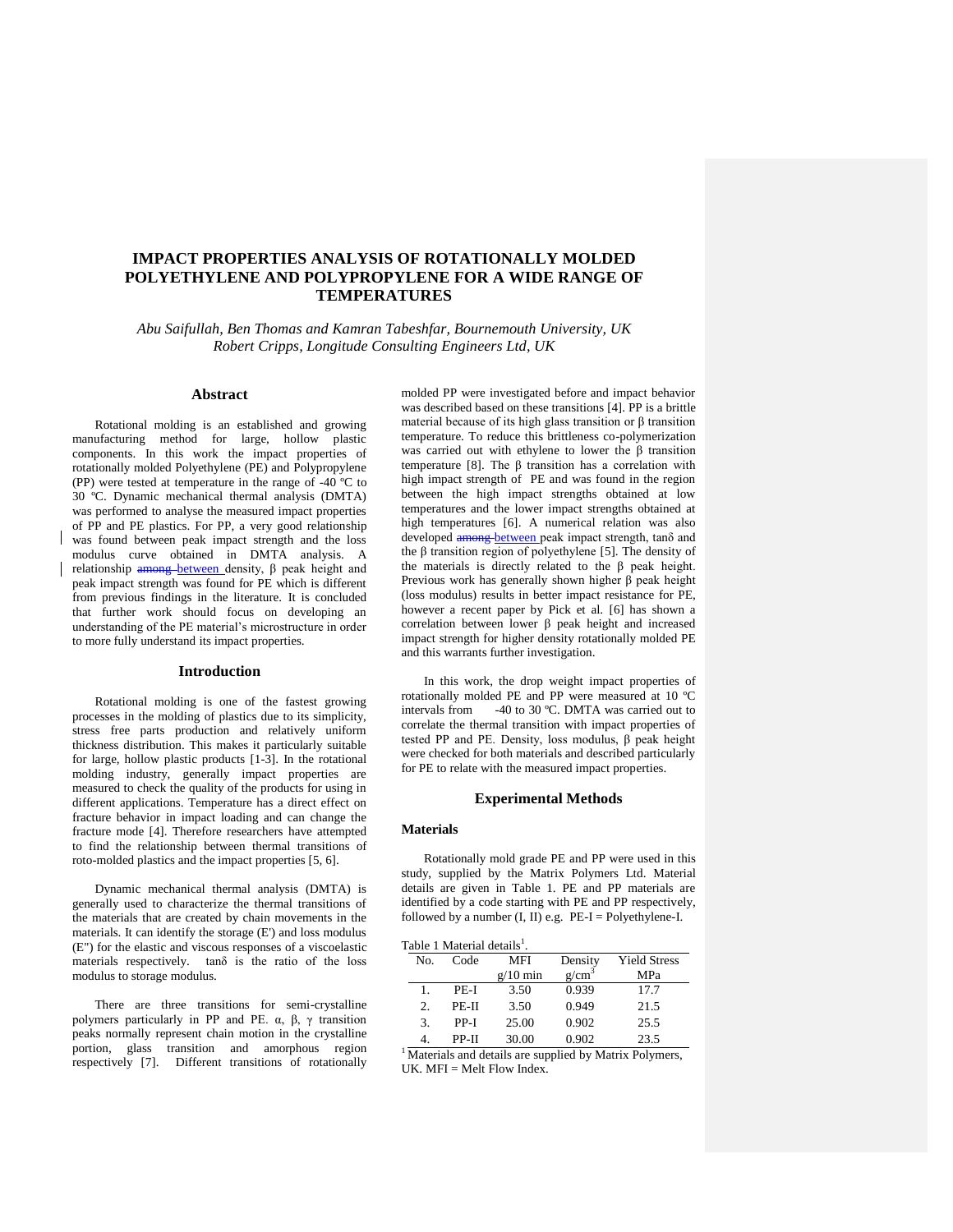### **Rotational Molding**

 The impact test samples were made using a Ferry Roto-speed Carousel type rotational molding machine at Matrix Polymers Ltd. UK facilities. Moldings were produced in a 300 mm steel cube mold. A shot weight of 1.5 kg was used in each trial to produce moldings with a nominal wall thickness of 3 mm. All the moldings were produced under the following conditions- moldings were heated up in an oven at 250 °C for 15 minutes and then the mold was removed from the oven and cooled with fans for 15 minutes and finally de-molding was occurred.

#### **Impact Testing**

Impact test were carried out with an instrumented falling weight impact testing machine according to ASTM-D 3763 – 02 standards. Impact samples were machined from molded plastics into 125×125 mm squares and placed on the sample holder with a circular window cut-out of 90 mm diameter in the center of the holder. The impactor which was used to strike the clamped specimens, is a hemispherical indenter with a 12 mm diameter. A piezoelectric impact force sensor of maximum loading capacity of 22.4 kN is used to measure impact force over time for each test. The total falling mass of the impactor for these tests is 9.1 kg (including impactor and crosshead mass).

A high resolution oscilloscope (Picoscope IEPE 4242) was used to acquire the data generated in the impact event. A force-time graph was drawn for each of the test. Peak impact strength was calculated from the area under the curve up-to highest point in the impact curve while total strength was found from the area under the whole curve. The samples were impacted from a height of 1 m with an approximate 4.4 m/s impact speed. Five impact samples for each material were tested 10 °C intervals from -40 to 30 ºC.

Samples were conditioned in an environmental chamber (Votsch, VCL 4003) at each temperature for 3 hrs before testing.



Figure 1 (a) Brittle fracture of PP-I and (b) ductile fracture of PE-I from the drop weight impact test.

#### **Dynamic Mechanical Thermal Analysis (DMTA)**

A METLER TOLEDO DMTA machine was used to conduct the dynamic mechanical thermal analysis of each material. Samples of  $35\times10\times3$  mm were placed in the dual cantilever mode in the DMTA machine. Samples were tested at 0.005 strain from -150 to 100 ºC. The heating rate and frequency were 2 ºC/min and 1 Hz respectively.

## **Results and Discussion**

### **Polypropylene (PP)**

The average peak impact strength of PP materials is mentioned in Table 2. The failure mode over all the temperatures is observed to be brittle (see Figure 1). From Figure 2, it is seen that the impact strength is constant upto 10 ºC for both PP materials tested. Above 10 ºC, the impact strength is found to increase rapidly for PP-II compared to PP-I.

Table 2 Average peak impact energies of PP-I and PP-II at the range of temperatures.

| Temp-          | PP-I   |           | PP-II  |           |
|----------------|--------|-----------|--------|-----------|
|                |        |           |        |           |
| erature        | Energy | Standard  | Energy | Standard  |
| $(C^{\circ}C)$ | (J/mm) | deviation | (J/mm) | deviation |
|                |        | $(\pm)$   |        | $(\pm)$   |
| $-40$          | 0.010  | 0.008     | 0.015  | 0.007     |
| $-30$          | 0.012  | 0.005     | 0.015  | 0.005     |
| $-20$          | 0.010  | 0.004     | 0.014  | 0.004     |
| $-10$          | 0.025  | 0.015     | 0.034  | 0.009     |
| $\theta$       | 0.036  | 0.020     | 0.037  | 0.015     |
| 10             | 0.036  | 0.016     | 0.036  | 0.020     |
| 20             | 0.095  | 0.024     | 0.281  | 0.092     |
| 30             | 0.070  | 0.010     | 0.600  | 0.135     |
|                |        |           |        |           |

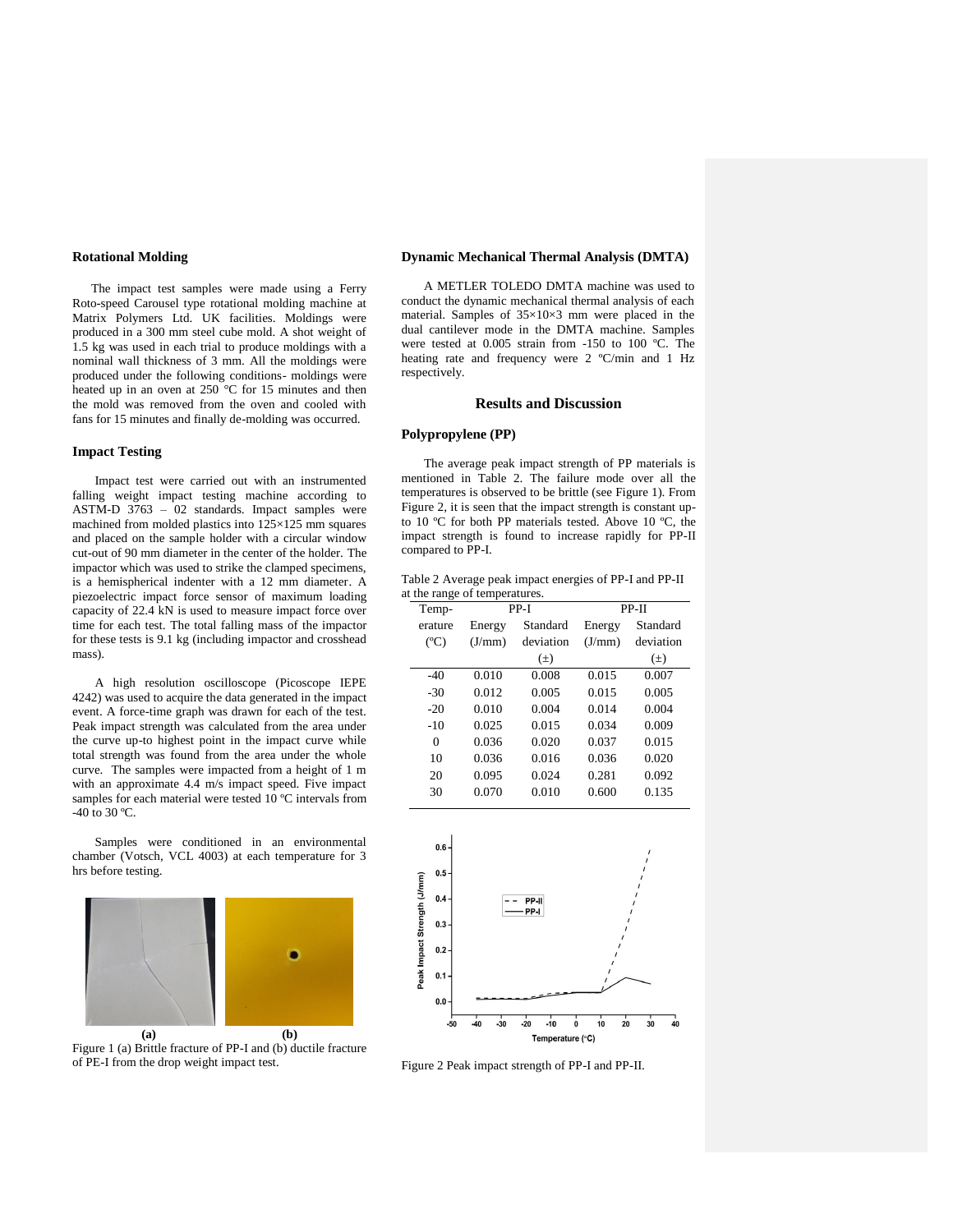In the loss modulus graph (Figure 3), major transitions are found at 6ºC and -23 ºC for PP-I and PP-II materials respectively. For PP-I some other peaks are also found at lower temperatures that could be related to its structural arrangement. For PP, the relationship between loss modulus and peak impact strength is very evident which was also observed in a previous work [\[9\]](#page-3-6). Brittle fracture with lower peak impact strength was found at temperatures lower than the β-transition for both of the PP materials. After the β transition the peak impact strength increases which is prominent for PP-II although no change in fracture mode was found.



### **Polyethylene (PE)**

Peak impact energies are shown in Table 3 for PE-I and PE-II. The mode of fracture of both PE materials was ductile at all temperatures. One example is given in Figure 1. From Figure 4, it is found that PE-II has better impact properties than PE-I. It also can be seen that the peak impact strength of both PE samples reduces with temperature from -40 to 30 ºC. PE-II varies less, only 0.84 J/mm between -40 to 30 ºC whereas PE-I shows more than 1 J/mm reduction in the same temperature range.

Table 3 Average peak impact energies of PE-I and PE-II

| at a range of temperatures. |        |           |        |           |  |
|-----------------------------|--------|-----------|--------|-----------|--|
| Temp-                       | PE-I   |           | PE-II  |           |  |
| erature                     | Energy | Standard  | Energy | Standard  |  |
| $(C^{\circ}C)$              | (J/mm) | deviation | (J/mm) | deviation |  |
|                             |        | $(\pm)$   |        | $(\pm)$   |  |
|                             |        |           |        |           |  |
| $-40$                       | 1.953  | 0.174     | 2.150  | 0.180     |  |
| $-30$                       | 1.500  | 0.200     | 2.155  | 0.237     |  |
| $-20$                       | 1.400  | 0.167     | 2.350  | 0.240     |  |
| $-10$                       | 1.143  | 0.135     | 1.940  | 0.165     |  |
| 0                           | 1.473  | 0.140     | 1.443  | 0.156     |  |
| 10                          | 0.903  | 0.123     | 1.670  | 0.115     |  |

| 20 | 0.735 | 0.100 | 1.190 | 0.105 |
|----|-------|-------|-------|-------|
| 30 | 0.750 | 0.173 | 1.310 | 0.110 |

The MFI values of PE-I and PE-II are same (see Table 1), though these materials are different in density. PE-II has higher density and shows better impact properties. Normally density increases with crystallinity and reduces impact strength, however this is not observed in this work.



In Figure 5 the loss modulus of dynamic mechanical analysis of PE-I and PE-II is presented. Three different peaks are clearly seen at three different temperatures. PE-II shows α peak at a higher temperature compared to PE-I with higher intensity. The high intensity of the  $\alpha$ relaxation peak increases with crystallinity or crystal thickness [\[7\]](#page-3-4) which also supports its high density compared to PE-I. PE-I and PE-II show β relaxation peaks at -48 ºC and -41 ºC respectively. Lower density of PE-I describes the β relaxation peak at lower temperature.





**Comment [BT1]:** Made this larger to make it easier to read